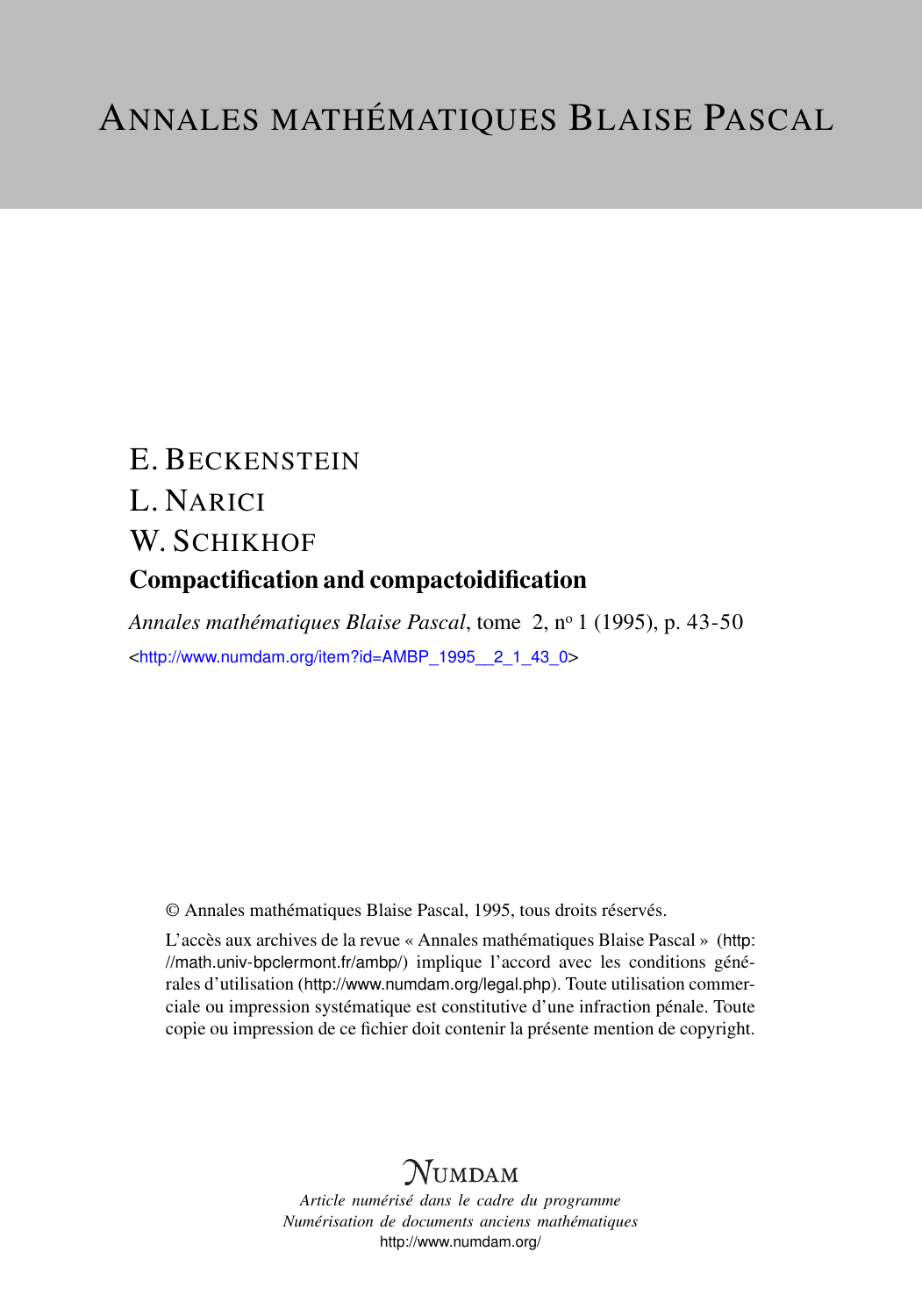Ann. Math. Blaise Pascal, Vol. 2, N° 1, 1995, pp.43-50

#### COMPACTIFICATION AND COMPACTOIDIFICATION

#### E. Beckenstein, L. Narici, and W. Schikhof

Abstract. After discussing some of the many ways to get the Banaschewski compactification  $\beta_0T$  of an arbitrary ultraregular space T, we develop another construction of  $\beta_0T$  in Th. 2.1. Using those ideas, we develop an analog of  $\beta_0T$ —what we call a compactoidification  $\kappa T$  of an ultraregular space T in Sec. 3;  $\kappa T$  is, in essence, a complete absolutely convex compactoid 'superset' of  $T$  to which continuous maps of  $T$  with precompact range into any complete absolutely convex compactoid subset may be 'continuously extended.'

1991 Mathematics subject classification: 46S10, 54D35, 54C45

# 1 The Many Faces

For any topological spaces X and Y,  $C(X, Y)$  and  $C^*(X, Y)$  denote the spaces of continuous maps of  $X$  into  $Y$  and the continuous maps of  $X$  into  $Y$  with relatively compact range, respectively. To say that a topological space  $X$  is ultraregular or ultranormal means, respectively, that the clopen sets are a basis or disjoint closed subsets of  $X$  may be separated by clopen sets. A synonym for ultraregular is 0-dimensional. We have a slight preference for the former in order to avoid confusion with other notions of dimension. Throughout the discussion, T denotes at least a Hausdorff space. For an ultraregular space  $E$  containing at least two points and ultraregular T, B. Banaschewski [2] discovered a compactification  $\beta_0T$  of T in which every  $x \in C^*(T, E)$  may be continuously extended to  $\beta_0x \in C(\beta_0T, E)$ .  $\beta_0T$  is nowadays usually called the Banaschewski compactification of T. It functions as the natural analog of the Stone-Cech compactification ( $\beta_0T$  is  $\beta T$  for ultranormal T) in non-Archimedean analysis. Like the Stone-Cech compactification, the Banaschewski compactification is a protean entity, assuming many different guises. We discuss some of them in this section and then develop a new one in Sec. 2.

## 1.1 As a completion

Let  $E$  be an ultraregular space containing at least two points and let  $T$  be ultraregular. Let  $C^*(T, E)$  denote the weakest uniform structure on T making each  $x \in C^*(T, E)$  uniformly continuous into the compact space cl  $x(T)$  equipped with its unique compatible uniform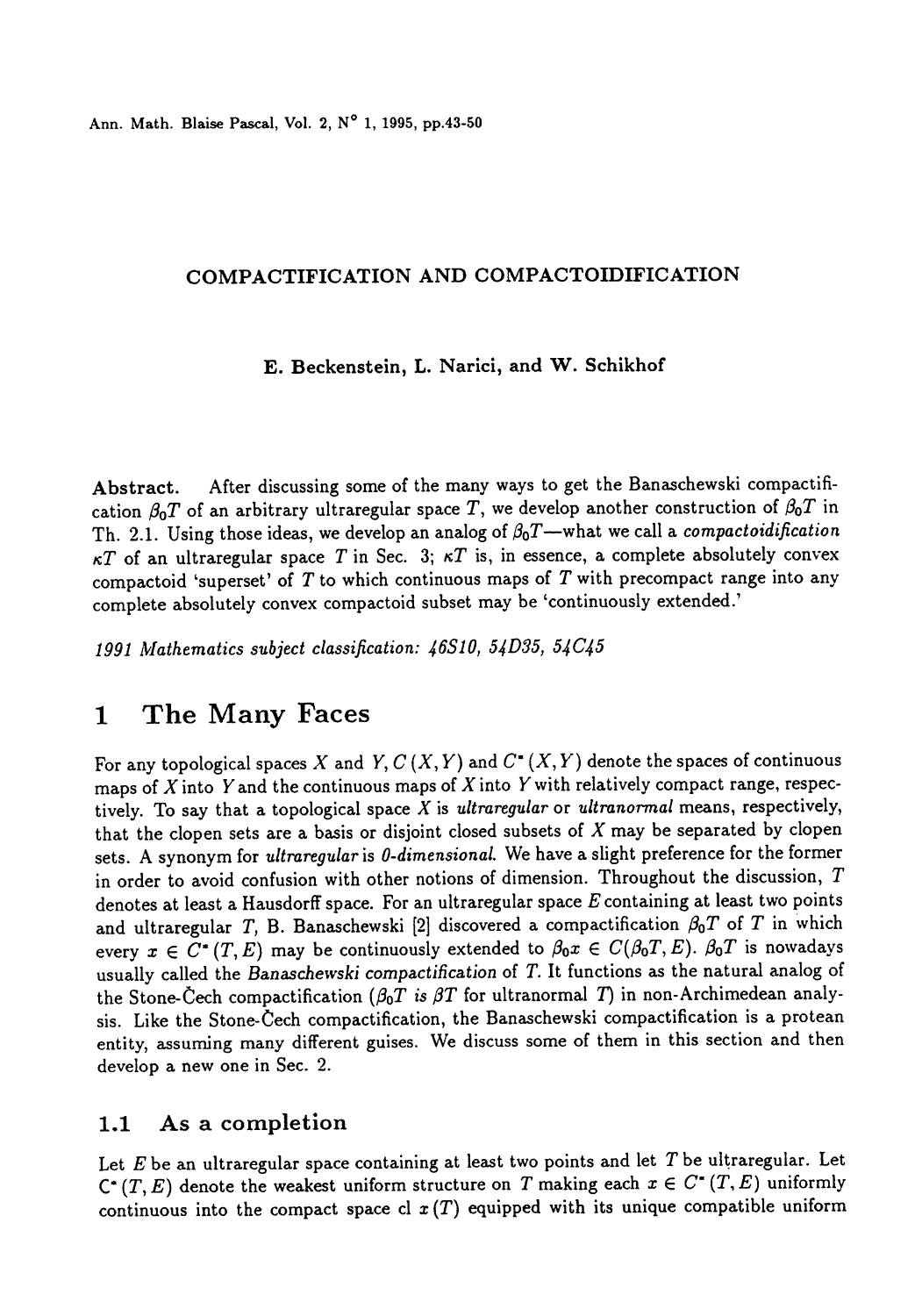structure. By [1], pp. 92-93, since T is ultraregular,  $C^*(T, E)$  is compatible with the topology on T and  $C^*(T, E)$  is a precompact uniform structure on T. Since  $C^*(T, E)$  is precompact, its completion  $\beta_0T$  is compact and is called the Banaschewski compactification of T.  $\beta_0T$ is ultranormal  $([2], p. 131, Satz 2 or [1], p. 93, Theorem 1)$ -hence ultraregular-and, by the usual process of extension by continuity function from a dense subspace to the whole space, each  $x \in C^*(T, E)$  may be continuously extended to a unique continuous function  $\beta_0 x$  $\in C^*(\beta_0T, E)$ .  $\beta_0T$  is unique in a sense we discuss in the context of E-compactifications (Th. 1.6). At this point the reader may find the notation  $\beta_0T$  curious. Why  $\beta_0T$  and not  $\beta_ET$ ? As long as E is ultraregular and contains at least two points  $([1], p. 93, [8], pp. 240-243)$ . the uniformity  $C^*(T, E)$  does not depend on E! A fundamental system of entourages for  $C^*(T, E)$ , no matter what E is, is defined by the sets

$$
V_{\mathcal{P}} = \bigcup \{ V \times V : V \in \mathcal{P} \}
$$

where  $P$  is any finite open (therefore clopen) cover of T by pairwise disjoint sets. The completion of T with respect to this uniformity is the way Banaschewski obtained  $\beta_0T$ . The definition of  $\beta_0 T$  as the completion of  $C^*(T, E)$  where E is the discrete space of integers was first given in [7], though the idea of treating compactifications as completions is due to Nachbin. The connection with the Stone-Cech compactification is the following.

**Definition 1.1** Let  $P$  be a finite clopen cover of a topological space  $S$  by pairwise disjoint sets and let V denote the uniformity generated by  $\mathsf{V}_p$ . We say that S is strongly ultraregular if  $V = C^*(T, \mathbf{R}).$ 

Theorem 1.2 ([8], pp. 251-2) (a) Every ultranormal  $T_1$ -space S is strongly ultraregular. (b) If a topological space S is strongly ultraregular then  $\beta_0S=\beta S$ .

### 1.2 As an E-Compactification

Tihonov proved that a completely regular space T may be characterized as one that is homeomorphic to a subspace of a product  $[0, 1]^m$  of unit intervals. Even though his name is not associated with it, he created the first version of the Stone-Cech compactification  $\beta T$  of T by then taking the closure of T in  $[0, 1]^m$ . Engelking and Mrówka  $[5]$  developed analogous notions of E-completely regular space T and E-compactification  $\beta_E T$ . Let S and E be two topological spaces. S is called E-completely regular if it is homeomorphic to a subspace of the m-fold topological product  $E^m$  for some cardinal m. If  $E = \mathbf{R}$  or  $[0, 1]$ , this is the familiar notion of complete regularity. With 2 denoting the discrete space {0,1 }, it happens that

Theorem 1.3 ([16], p. 17) A topological space S is 2-completely regular if and only if it is an ultraregular  $T_0$ -space.

An E-compact space is one which is homeomorphic to a closed subspace of a topological product  $E^m$  for some cardinal m. The 2-compact spaces are characterized as follows:

Theorem 1.4 ([5]. p.430, Example (iii)) A topological space  $S$  is 2-compact if and only if it is compact and ultraregular.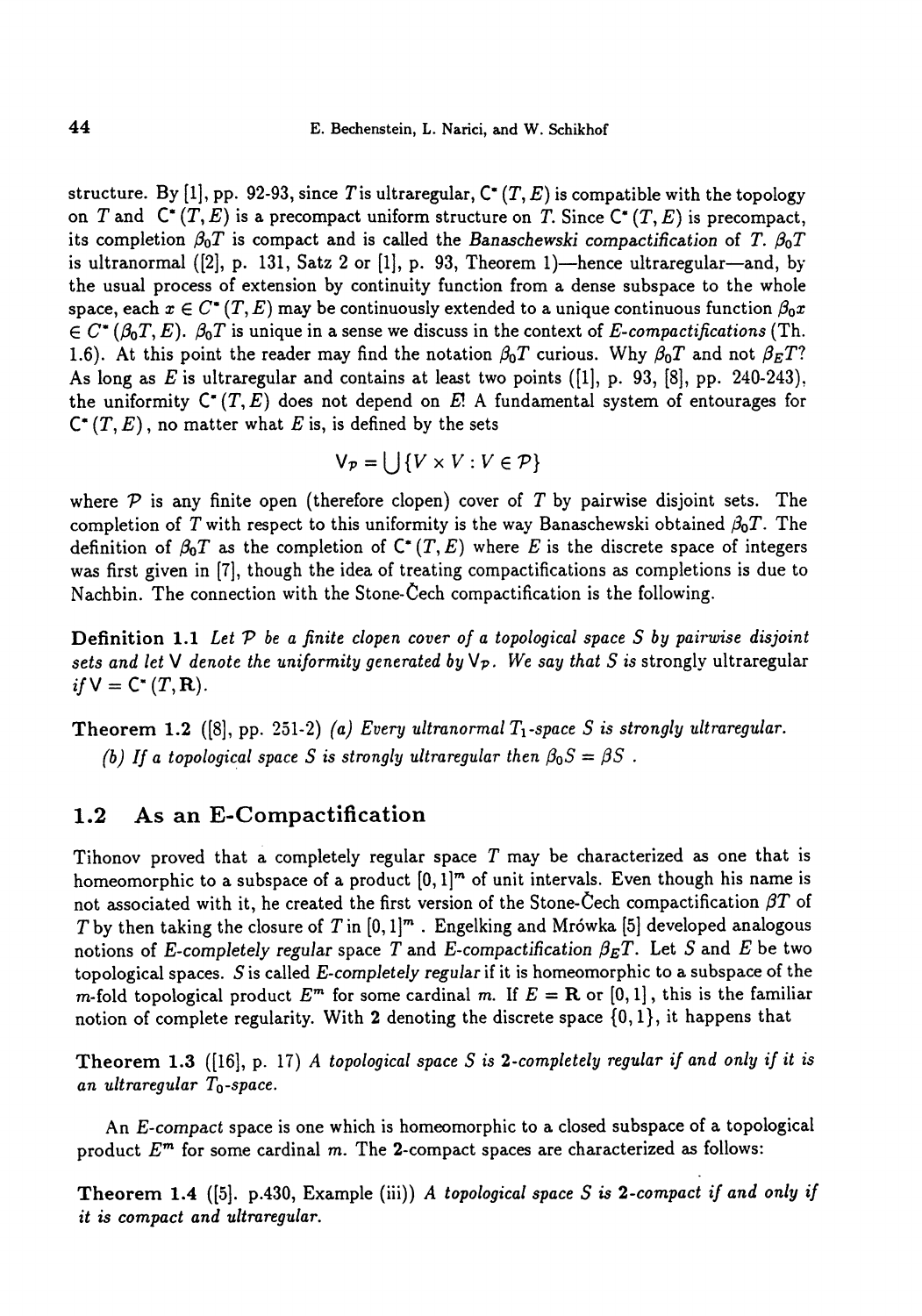An E-compactification  $\beta_E T$  of an E-completely regular space T is

(1) an  $E$ -compact space which contains  $T$  as a dense subset and

(2) ('the E-extension property') each  $x \in C(T, E)$  may be extended to  $\beta_E x \in$  $C(\beta_F T, E)$ .

The following analogs of properties of the Stone-Cech compactification obtain for Ecompactifications.

Theorem 1.5 ([5], p. 433, Theorem 4, [16], pp. 25-27, 4.3 and 4.4). An E-completely regular (Hausdorff) space T has a Hausdorff E-compactification  $\beta_E T$  with the following properties:.

(a) If S is an E-compact space then every continuous function  $x : T \rightarrow S$  has a continuous extension  $\bar{x}: \beta_E T \rightarrow S$ .

(b) The space  $\beta_E T$  is unique in the sense that if S is an E-compact space containing T as a dense subset and such that every continuous  $x : T \to E$  has a continuous extension to S, then S is homeomorphic to  $\beta_E T$  under a homeomorphism that is the identity on T.

(c) T is E-compact if and only if  $T = \beta_E T$ .

How does this apply to  $\beta_0 T$ ? Ultraregular spaces T are 2-completely regular by Th. 1.3. Since  $\beta_0 T$  is compact and ultranormal, it follows that  $\beta_0 T$  is 2-compact by Th. 1.4. Therefore, by Th. 1.5(b) it follows that

Theorem 1.6 UNIQUENESS OF  $\beta_0 T$ .  $\beta_0 T$  is homeomorphic to  $\beta_2 T$  under a homeomorphism that is the identity on T, as would be any ultraregular compactification of an ultraregular T with the E-extension property.

### 1.3 As a Space of Characters

Let F be an ultraregular Hausdorff topological field so that  $X = C^*(T, F)$  may be considered as an F-algebra. A character of X is a nonzero algebra homomorphism from X into F. Let the set  $H$  of characters of  $X$  be equipped with the weakest topology for which the maps  $H \to F$ ,  $h \mapsto h(x)$ , are continuous for each  $x \in C^*(T, F)$ . For each  $p \in \beta_0 T$ , let p<sup>o</sup> denote the evaluation map at p, the map  $C^*(T, F) \to F$ ,  $x \mapsto \beta_0 x(p)$ . It is trivial to verify that each p<sup>o</sup> is a character of  $C^*(T, F)$ . But more is true: You get all the characters of  $C^*(T, F)$ this way. In fact, the map

$$
A: \begin{array}{ccc} \beta_0 T & \longrightarrow & H \\ p & \longmapsto & p^* \end{array}
$$

establishes a homeomorphism between  $\beta_0T$  and H. The details may be found in [1], Theorem 3 and [8], Theorem 8.15.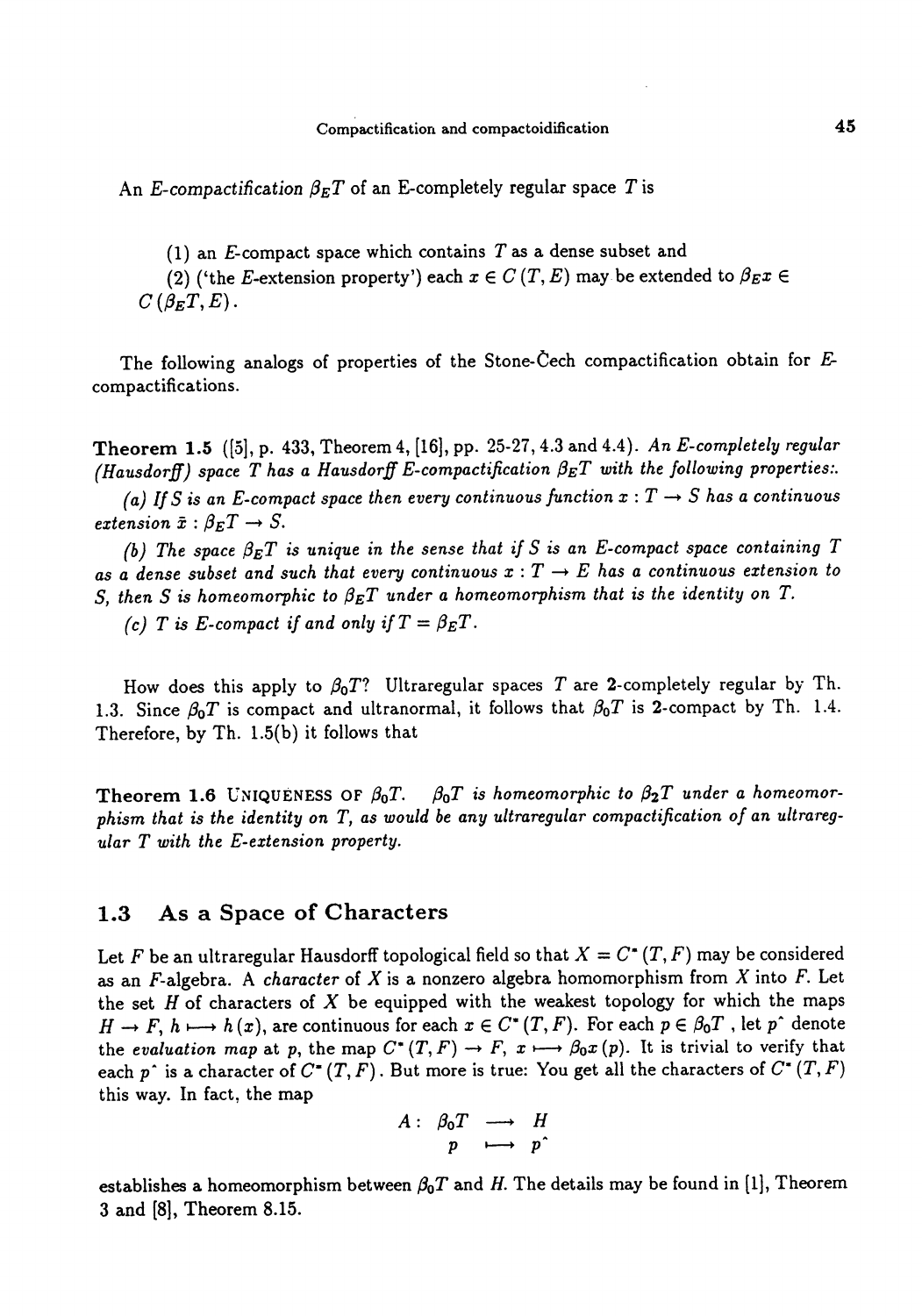#### 1.4 Characters Again

Once again  $\beta_0T$  is realized as a space of nonzero homomorphisms-ring homomorphisms this time-into the very simple (discrete) field 2 with 2 elements.

A commutative ring  $X$  with identity in which each element is idempotent is called a Boolean ring. A subcollection  $X$  of the set of subsets of a given set  $T$  which is closed under union, intersection and set difference of any two of its members is called a ring of sets. Such a collection forms a ring in the usual algebraic sense if addition and multiplication are taken to be symmetric difference and intersection, respectively. If the sets in X cover T then X is called a *covering ring*. Since X must have a multiplicative identity (i.e., with respect to intersection) any covering ring must contain  $T$  as an element. Any covering ring X generates (in the sense that it is a subbase for) a ultraregular topology on  $T$ ; the topology is ultraregular since the complement  $T - A$  of any open set (member of X) must belong to X. In the converse direction, the class  $Cl(T)$  of clopen subsets obviously constitutes a covering ring of any topological space T.

Let X be a Boolean ring and endow  $2^X$  with the product topology. The Stone space  $S(X)$  of the Boolean ring X is the subspace of  $2^X$  of all nonzero ring homomorphisms of X into 2.  $S(X)$  is called the Stone space because of Stone's use of it in his remarkable characterization of compact ultraregular spaces.

THE STONE REPRESENTATION THEOREM ([12], Theorem 4, [12], [4] p.227 or [6], pp. 77-80) If T is a compact ultraregular space, then T is homeomorphic to the Stone space of the Boolean ring  $Cl(T)$  of clopen subsets of T. Conversely, the Stone space  $S(X)$  of any Boolean ring X is a compact ultraregular Hausdorff space and X is ring-isomorphic to the Boolean ring  $Cl(T)$  of clopen subsets of  $S(X)$ .

If T is ultraregular then  $\beta_0T$  is the Stone space of CI(T). Indeed, the map  $\beta$ : T  $\rightarrow$  $S(\mathsf{Cl}(T)), t \longmapsto \beta t$ , defined for  $t \in T$  and  $K \in \mathsf{Cl}(T)$  by

$$
(\beta t) (K) = \begin{cases} 1 \in \mathbf{2} & t \in K \\ 0 \in \mathbf{2} & t \notin K \end{cases}
$$

is a homeomorphism of T onto a dense subset of the compact ultraregular Hausdorff space  $S$  (Cl  $(T)$ ).

### 1.5 As a Space of Measures

Let T be ultraregular and let  $Cl(T)$  be the ring (algebra, actually, since  $T \in Cl(T)$ ) of clopen subsets of T, and let F be an ultraregular Hausdorff topological field. A 0-1 measure on  $T$ is a finitely additive set function  $m: Cl(T) \rightarrow \{0,1\} \subset F$  satisfying the condition:

$$
m(U) = 0
$$
 and  $U \supset V \in Cl(T) \Longrightarrow m(V) = 0$ 

in other words, that clopen subsets of sets of measure 0 also have measure 0. Measures  $m_t$ 'concentrated at points  $t \in T$ ' (also called 'purely atomic' or 'the point mass at t')) which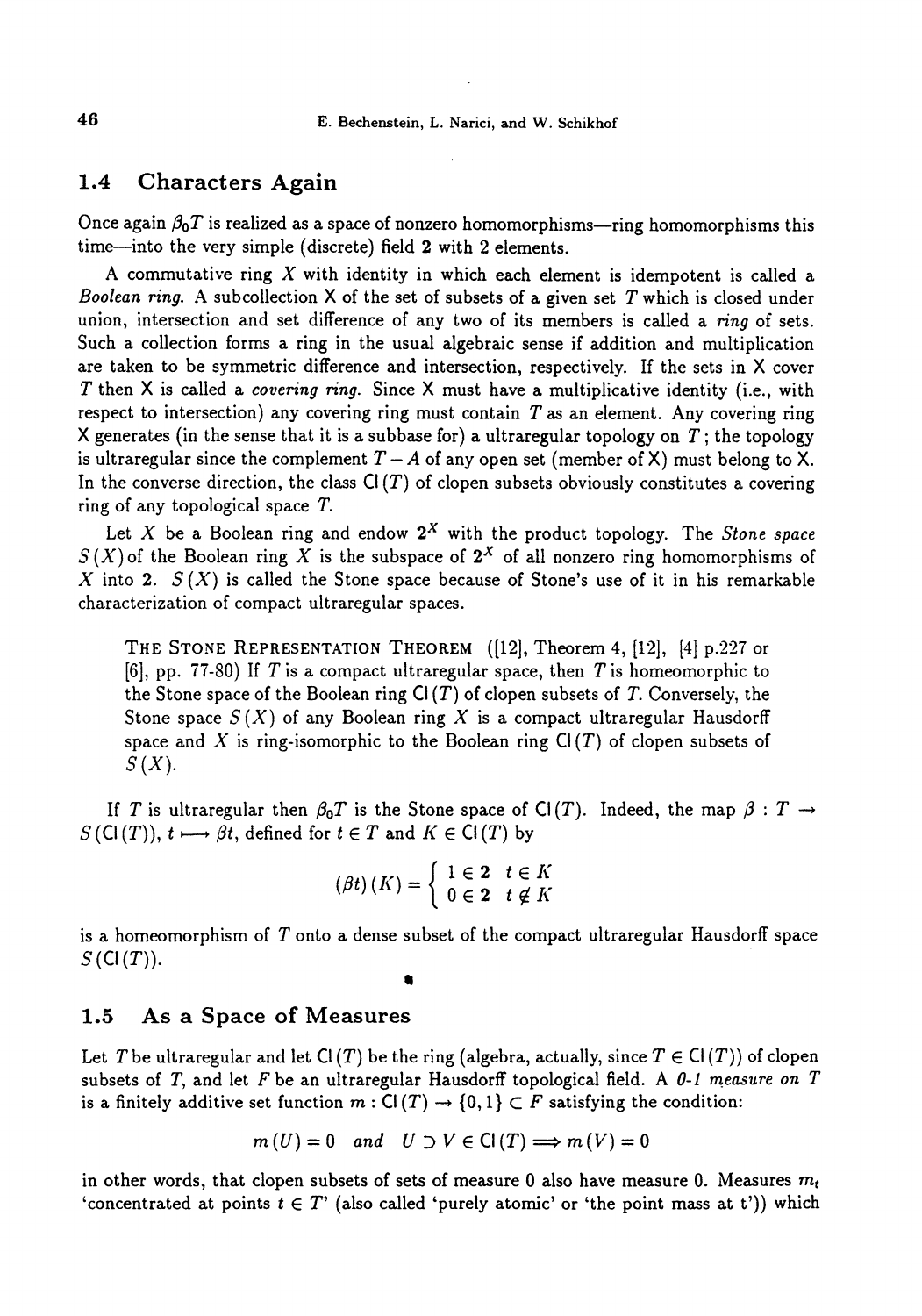are 1 on a clopen set U if  $t \in U$  and 0 otherwise are 0-1 measures on T. The weak clopen topology for the collection M of all 0-1 measures on T has as a neighborhood base  $m_0 \in M$ sets of the form

$$
V(m_0; S_1, \ldots, S_n) = \{m \in M : m(S_j) = m_0(S_j), j = 1, \ldots n\}
$$

where the  $S_j$  are clopen sets and  $n \in \mathbb{N}$ . It is trivial to verify that the map  $t \to m_t$  is a homeomorphism of T into M. Using the techniques of  $[1]$  one can demonstrate that M is a compact ultranormal Hausdorff space to which any  $x \in C^*(T, F)$  may be continuously extended. It follows that  $\beta_0T = M$  in the sense of Th. 1.6.

Last, let us mention that  $\beta_0T$  may also be realized as a Wallman compactification utilizing the lattice of clopen subsets of T..

## 2 A New Approach

A construction of  $\beta_0T$  using the methods of non-Archimedean functional analysis is presented in Theorem 2.1. The proof hinges on the fact that, for a local field  $F$ , if  $U$  is a neighborhood of 0 in a locally F-convex space X then its polar  $U^{\circ}$  is  $\sigma(X', X)$ -compact ([15], Th. 4.11). Note that  $\sigma(X', X)$  is ultraregular since the seminorms  $p_x ( f ) = |f(x)|$ ,  $x \in X, f \in X'$ , are non-Archimedean.

**Theorem 2.1** Let F be a local field, let T be ultraregular and let  $C^*(T, F)$  denote the supnormed space of all continuous F-valued functions on T with relatively compact range. There is an ultranormal compactification  $\beta_0T$  of T such that any  $x \in C^*(T, F)$  may be continuously extended to a function  $\beta_0 x \in C (\beta_0 T, F)$ .

**Proof.** For  $t \in T$ , let  $t^{\text{-}}$  denote the evaluation map  $x \mapsto x(t)$  for any  $x \in C^*(T, F)$ . We note that each such  $t^*$  is a continuous linear form (algebra homomorphism, actually) and is of norm one. Thus  $T^* = \{t^* : t \in T\} \subset U$  where U denotes the unit ball of the normdual  $C^*(T, F)'$  of  $C^*(T, F)$ . Furthermore, the map  $i : T \to C^*(T, F)'$ ,  $t \mapsto t^*$ , embeds T homeomorphically in  $C^*(T, F)'$  endowed with its weak-\* topology by the following argument. The map i is obviously injective. If a net  $t_{s} \to t \in T$  then  $x(t_{s}) \to x(t)$  for any  $x \in C^{*}(T, F);$ hence  $t_i^* \rightarrow t^*$  and therefore i is continuous. To see that i is a homeomorphism onto  $i(K)$ , let K be a closed subset of T. Since T is ultraregular, if  $t \notin K$  then there exists  $x \in C^{*}(T, F)$  such that  $x(t) = 0$  and  $|x(K)| = r > 1$ . Hence the polar  $\{x\}^{\circ}$  of  $\{x\}$  is a neighborhood of t disjoint from K and K is a closed subset of  $i(K)$ . As U is the polar of the unit ball of  $C^*(T, F)$ , it follows that U is weak-\*-compact ([15], Th. 4.11). Therefore the closure cT in U of (the homeomorphic image of )  $T^*$  is compact in  $C^*(T, F)'$  endowed with the weak-\* topology. As to the continuous extendiblity of  $x \in C^{*}(T, F)$ , consider the canonical image Jx of x in the second algebraic dual of  $C^*(T, F)$ , i.e., for any  $f \in C^*(T, F)'$ ,  $Jx(f) = f(x)$ . Clearly  $Jx$  is weak-\*-continuous on  $C^*(T, F)'$ ; so, therefore, is its restriction  $\beta_0 x = Jx \mid_{c}$ . Should this be called  $c_F T$  rather than cT? No topologically significant changes occur for different F's: the compactness of the ultraregular space  $cT$  and the fact that T is C\*-embedded in cT imply that  $cT = \beta_0T$  by Th. 1.6.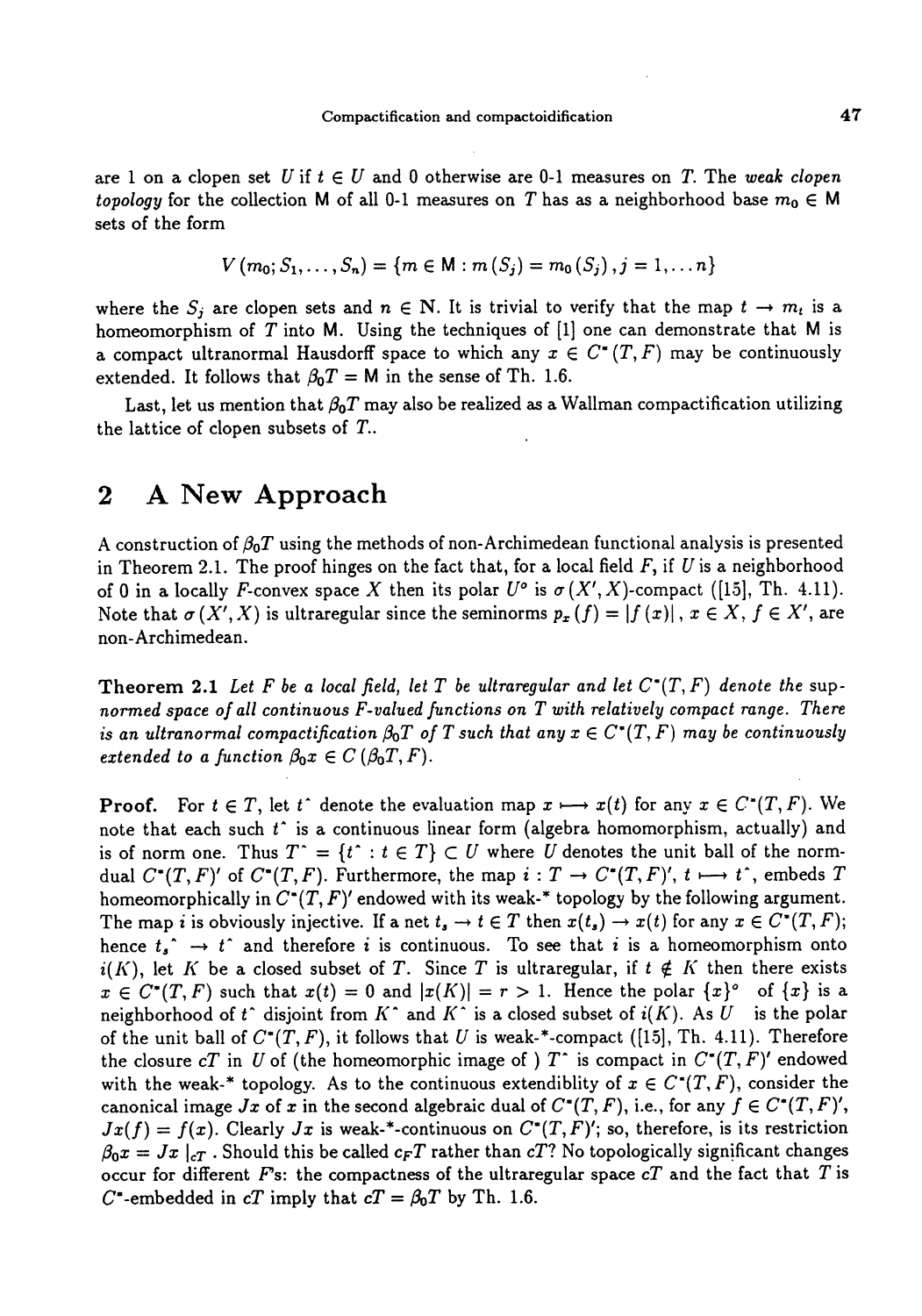## 3 Compactoidification

In this section we construct a *compactoidification*  $\kappa T$  of an ultraregular space T.  $(F, |\cdot|)$ denotes a complete nontrivially ultravalued field throughout. As usual, we abbreviate 'Fconvex' to 'convex.' A map  $f$  defined on an absolutely convex subset  $A$  of a vector space over F with values in some absolutely convex set in a vector space over F is called affine if  $f(ax + by) = af(x) + bf(y)$  for all  $x, y \in A$  and all  $a, b \in F$  with  $|a| \leq 1$  and  $|b| \leq 1$ .

**Definition 3.1** A compactoidification of an ultraregular space T is a pair  $(i, \kappa T)$  where  $\kappa T$ is a complete absolutely convex compactoid subset of some Hausdorff locally convex space E over F and  $i: T \to \kappa T$  is a continuous map with precompact range for which following extendibility property holds: For any complete absolutely convex compactoid subset A of some Hausdorff locally convex space E over F and any continuous map  $j: T \rightarrow A$  with precompact range, there exists a unique continuous affine map  $J : \kappa T \to A$  such that  $J \circ i = j$ .



**Theorem 3.2** A compactoidification is unique in the following natural sense: if  $(i_1, \kappa_1T)$ and  $(i_2, \kappa_2 T)$  are compactoidifications of T then there exists a unique affine homeomorphism  $J_1 : \kappa_1 T \to \kappa_2 T$  such that  $J_1 \circ i_1 = i_2$ . Moreover, the map i must be injective.

**Proof.** By definition, there exist unique continuous affine maps  $J_1$  and  $J_2$  such that  $J_2 \circ i_1 =$  $i_2$  and  $J_1 \circ i_2 = i_1$ . Thus,  $J_1 \circ (J_2 \circ i_1) = J_1 \circ i_2 = i_1$ .

$$
\begin{array}{c}\n\kappa_1 T \\
i_1 \uparrow \quad \searrow \\
T \quad \stackrel{i_2}{\longrightarrow} \quad \kappa_2 T\n\end{array}
$$

Since the identity map  $I_1: t \mapsto t$  of  $\kappa_1 T$  onto  $\kappa_1 T$  also satisfies  $I_1 \circ i_1 = i_1$ , it follows from the uniqueness that  $I_1 = J_1 \circ J_2$ . Similarly,  $I_2 = J_2 \circ J_1$  where  $I_2$  is the identity map of  $\kappa_2 T$ onto  $\kappa_2 T$ . It follows that  $J_1$  is a homeomorphism of  $\kappa_1 T$  onto  $\kappa_2 T$  and  $J_2$  is its inverse. If  $i_1(t_1) = i_1(t_2)$  then  $i_2(t_1) = J_1 \circ i_1(t_1) = J_1 \circ i_1(t_2) = i_2(t_2)$  so if one of the maps i is 1-1, all such i must be. As shown in Theorem 3.3, there is an i that is 1-1.

In the notation of Sec. 2:

Theorem 3.3 Let T be ultraregular and let the continuous dual  $C^*(T, F)'$  of  $C^*(T, F)$  carry the weak-\* topology. Then

(a) the closed absolutely convex hull  $\kappa T$  of  $T^*$  is the unit ball U of  $C^*$   $(T, F)'$  and

(b) the pair  $(i, \kappa T)$  is a compactoidification of T.

**Proof.** Clearly the absolute convex hull  $B$  of  $T^{\dagger}$  is contained in the unit ball U of  $C^*(T, F)'$ . Since U is a complete compactoid by the p-adic Alaoglu theorem ([9], Prop.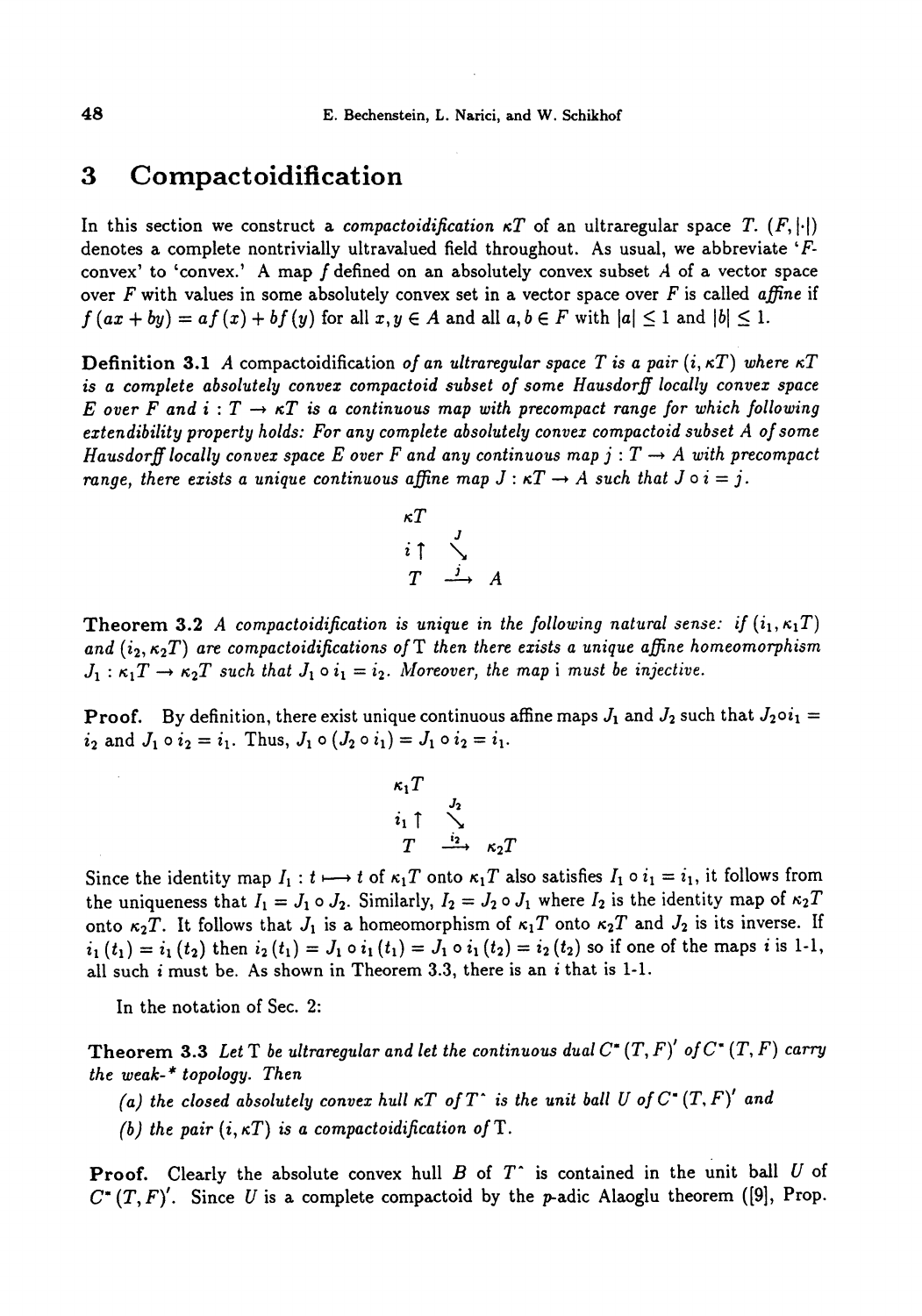3.1), so, therefore, is the closed absolutely convex hull  $\kappa T$  of the compact set cl  $T^*$ . It follows from  $[10]$ , Prop. 1.3 that B is edged (i.e., if the valuation of F is dense then cl  $B = \bigcap \{a(-c) \mid c \in F, |a| > 1\}$  and therefore ([9], Th. 4.7) a polar set in  $C^*(T, F)'$ . If cl  $B \neq U$  there must exist  $g \in C^*(T, F)'$  such that  $|g| \leq 1$  on B and  $|g(f)| > 1$  for some  $f \in U$ -cl B. Since g must be an evaluation map determined by some point  $x \in C^*(T, F)$ by [9], Lemma 7.1, we have found an x such that  $|x(t)| = |t'(x)| \leq 1$  for all  $t \in T$  but  $|f(x)| > 1$ . As this contradicts  $||f|| \leq 1$ , the proof of (a) is complete.

(b) As in the proof of Th. 2.1, i is a homeomorphism onto the precompact set  $T^*$ . To verify the extendibility requirement, let A be a complete absolutely convex compactoid and let  $j: T \to A$  be continuous with precompact range. We define the affine extension J of j on the absolutely convex hull B of T by taking  $J\left(\sum_{i=1}^n a_it_i\right) = \sum_{i=1}^n a_ij(t_i)$  for  $a_i \in F, |a_i| \leq$  $1, i = 1, \ldots, n$ . The definition makes sense because the  $t_i$  are linearly independent for distinct  $t_i$ . Evidently  $j = J \circ i$ . To prove the continuity of J, let  $s \to \mu_s = \sum_{i=1}^n a_i^s t_i^s$  be a net in  $B$  convergent to 0 in the weak-\* topology. Let  $[A]$  denote the linear span of  $A$  and note that for any  $f \in [A]'$ , the map  $f \circ j \in C^*(T, F)$ , since  $j(T)$  is precompact. Thus,

$$
f(J(\mu_s)) = f\left(\sum_{i=1}^{n_s} a_i^s j(t_i^s)\right) = \sum_{i=1}^{n_s} a_i^s f(j(t_i^s)) = \mu_s(f \circ j) \to 0
$$

and we conclude that  $J(\mu_s) \to 0$  in the weak topology of [A]. As A is of countable type, hence a polar space, the weak topology coincides with the initial one on the compactoid A ([9], Th. 5.12) so  $J(\mu_s) \to 0$  in A. By continuity and 'affinity,' J extends uniquely to a continuous affine map of cl  $B = \kappa T$  into A, since A is complete.

## References

- [1] BACHMAN, G., BECKENSTEIN, E., NARICI, L. AND WARNER, S. Rings of continuous functions with values in a topological field, Trans. Amer. Math. Soc. 204, 1975, 91-112.
- [2] BANASCHEWSKI, B. Über nulldimensionale Räume, Math. Nachr. 13, 1955, 129-140.
- [3] BECKENSTEIN, E., NARICI, L. AND SUFFEL, C. Topological algebras, North-Holland Mathematics Studies 24, Notas de Matemática 60, New York: North-Holland Publishing Co., 1977.
- [4] BIRKHOFF, G. Lattice theory, 3rd ed., American Mathematical Society Colloquium Publications 25, Providence, R.I.: 1967.
- [5] ENGELKING, R., AND MRÓWKA, S. On E-compact spaces, Bull. Acad. Polon. Sci. Sér. Sci. Math. Astronom. Phys. 6, 1958, 429-436.
- [6] HALMOS, P. Lectures on Boolean algebras, New York: Springer-Verlag, 1974.
- [7] PIERCE, R. S. Rings of integer-valued continuous functions, Trans. Amer. Math. Soc. 100, 1961, 371-394.